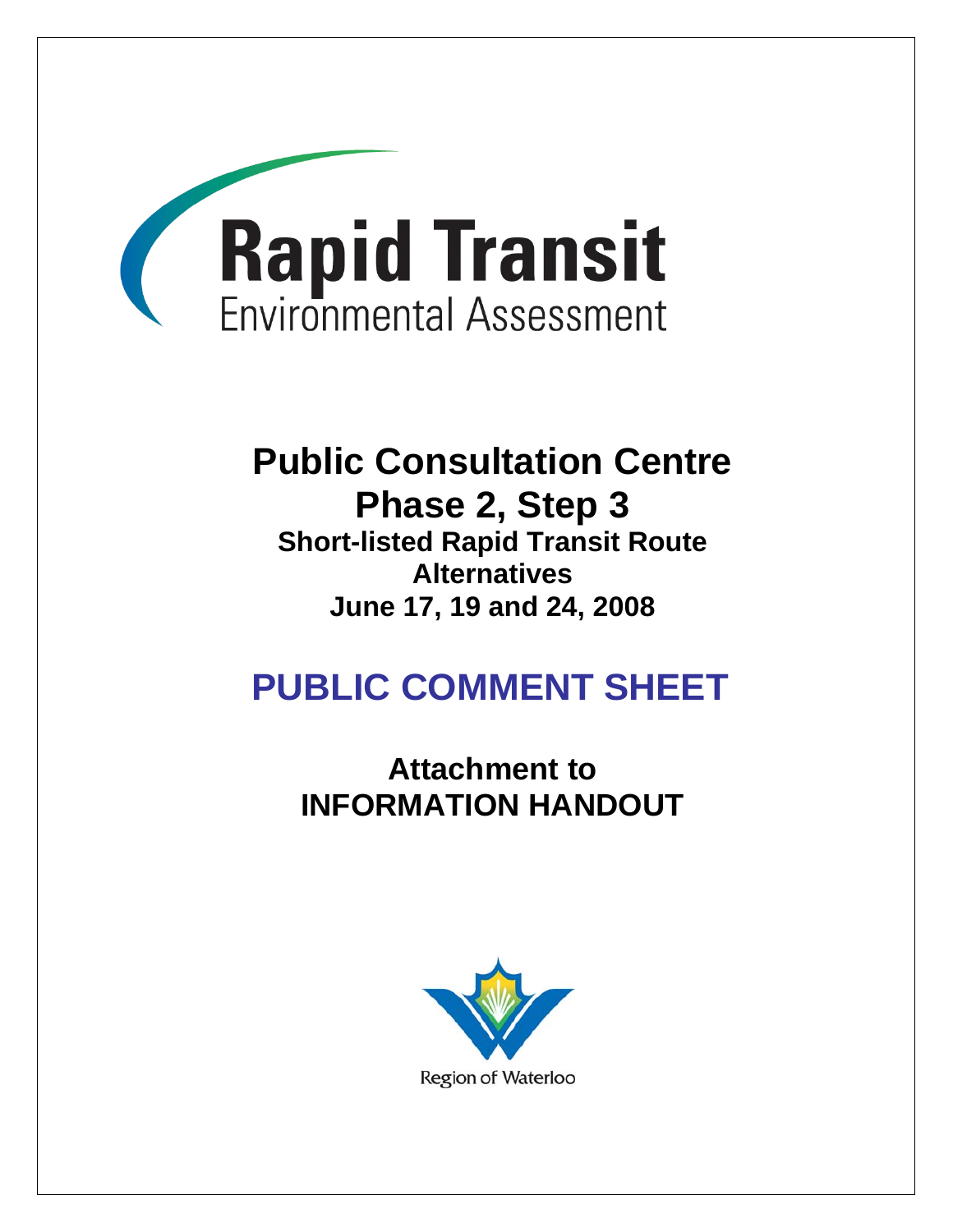

#### **Phase 2, Step 3** Public Comment Sheet

### **Provide Your Input!**

The Region of Waterloo requests input from the public on the questions offered on the attached Comment Sheet. All comments and information collected during this Public Consultation Centre will be considered during the selection of a Preferred Rapid Transit System. This Public Comment Sheet is an attachment to the Public Information Handout. You can also take home a copy of the Region of Waterloo Rapid Transit Initiative Backgrounder. The Backgrounder contains in-depth information about the history of the Rapid Transit Initiative as well as information on the progress made to date during the Rapid Transit Environmental Assessment.

#### **What Happens Next?**

The Region's Rapid Transit Project Team will use your input at this Public Consultation Centre to finalize a short list of rapid transit route alternatives. These alternatives will be evaluated in greater detail during the next phase of the Environmental Assessment, and the results of the evaluation – a preferred rapid transit system with route, station locations and technology – will be presented for public input later this fall.

#### **How Do I Stay Informed?**

Public consultation is a critical and an ongoing part of the Environmental Assessment Process. The approved Terms of Reference, Phase 1 Report, Phase 2 evaluation results and a summary of all public input to date are available on the Region's website at www.region.waterloo.on.ca/transitea along with other information related to the EA. The website will be updated regularly with information and notice of future public consultation events. If you would like to have your name added to the project mailing list, please go to the website and use the Sign Up feature, or provide your name, postal address, email address and any group affiliation to:

Rapid Transit Environmental Assessment Region of Waterloo 150 Frederick Street, 8<sup>th</sup> Floor Kitchener, ON N2G 4J3 Phone: 519-575-4757, ext. 3242 Fax: 575-4449 e-mail: rtinfo@region.waterloo.on.ca

Donna Serrati, P. Eng. Project Director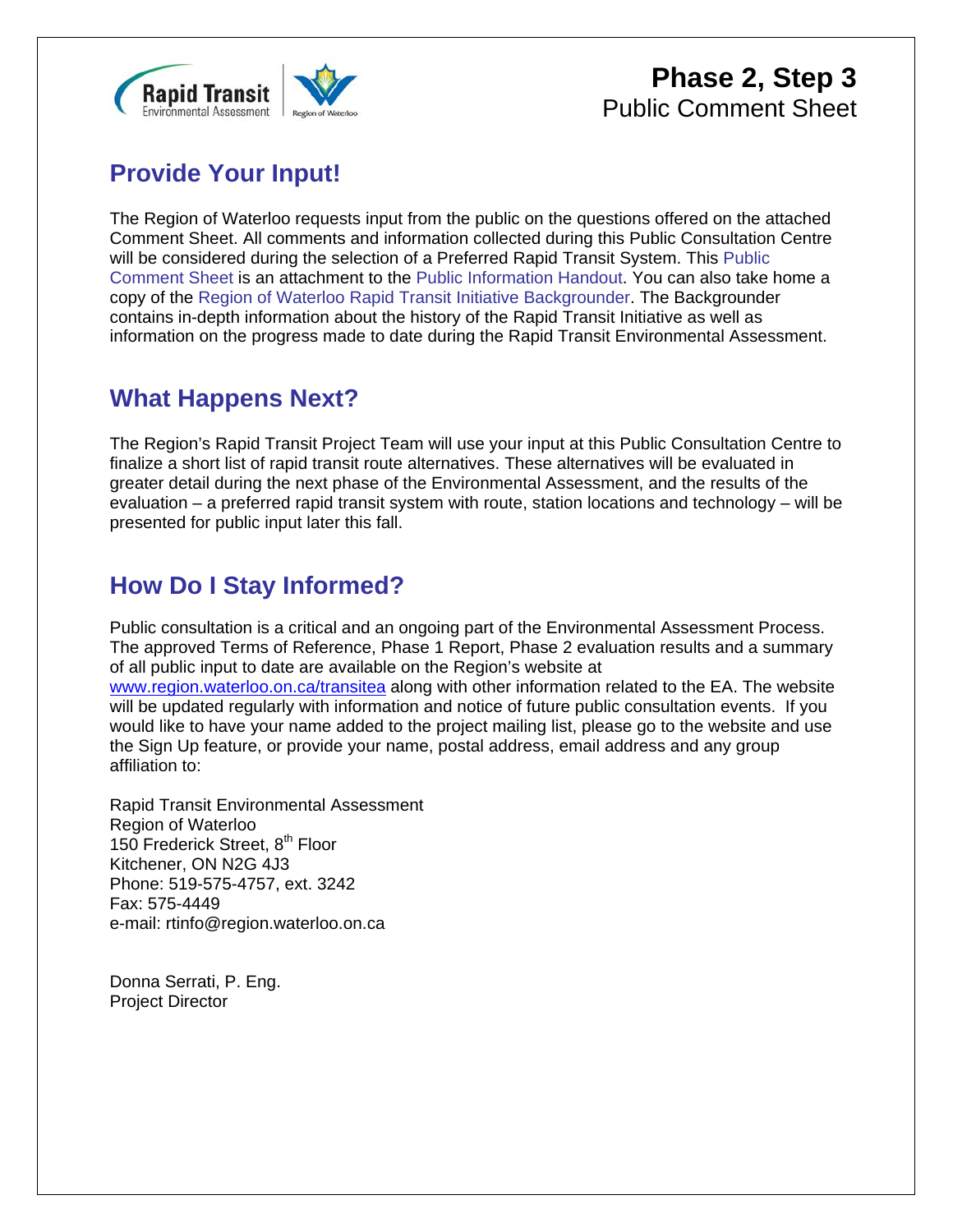

### **COMMENT SHEET Rapid Transit Environmental Assessment (EA) Phase 2, Step 3**

Please complete and leave this Comment Sheet in the Comment Box so your views can be considered. Maps showing the short-listed routes are attached to the Public Information Handout. If you wish to prepare your comments later, please mail, fax or e-mail your comments no later than **July 11, 2008** to:

Rapid Transit Environmental Assessment Planning Department, 8<sup>th</sup> floor 150 Frederick Street Kitchener, ON N2G 4J3 Phone: 519-575-4757, ext. 3242 Fax: 575-4449 E-mail: rtinfo@region.waterloo.on.ca

\_\_\_\_\_\_\_\_\_\_\_\_\_\_\_\_\_\_\_\_\_\_\_\_\_\_\_\_\_\_\_\_\_\_\_\_\_\_\_\_\_\_\_\_\_\_\_\_\_\_\_\_\_\_\_\_\_\_\_\_\_\_\_\_\_\_\_\_\_\_\_\_\_\_\_\_\_\_\_\_\_ \_\_\_\_\_\_\_\_\_\_\_\_\_\_\_\_\_\_\_\_\_\_\_\_\_\_\_\_\_\_\_\_\_\_\_\_\_\_\_\_\_\_\_\_\_\_\_\_\_\_\_\_\_\_\_\_\_\_\_\_\_\_\_\_\_\_\_\_\_\_\_\_\_\_\_\_\_\_\_\_\_ \_\_\_\_\_\_\_\_\_\_\_\_\_\_\_\_\_\_\_\_\_\_\_\_\_\_\_\_\_\_\_\_\_\_\_\_\_\_\_\_\_\_\_\_\_\_\_\_\_\_\_\_\_\_\_\_\_\_\_\_\_\_\_\_\_\_\_\_\_\_\_\_\_\_\_\_\_\_\_\_\_ \_\_\_\_\_\_\_\_\_\_\_\_\_\_\_\_\_\_\_\_\_\_\_\_\_\_\_\_\_\_\_\_\_\_\_\_\_\_\_\_\_\_\_\_\_\_\_\_\_\_\_\_\_\_\_\_\_\_\_\_\_\_\_\_\_\_\_\_\_\_\_\_\_\_\_\_\_\_\_\_\_ \_\_\_\_\_\_\_\_\_\_\_\_\_\_\_\_\_\_\_\_\_\_\_\_\_\_\_\_\_\_\_\_\_\_\_\_\_\_\_\_\_\_\_\_\_\_\_\_\_\_\_\_\_\_\_\_\_\_\_\_\_\_\_\_\_\_\_\_\_\_\_\_\_\_\_\_\_\_\_\_\_ \_\_\_\_\_\_\_\_\_\_\_\_\_\_\_\_\_\_\_\_\_\_\_\_\_\_\_\_\_\_\_\_\_\_\_\_\_\_\_\_\_\_\_\_\_\_\_\_\_\_\_\_\_\_\_\_\_\_\_\_\_\_\_\_\_\_\_\_\_\_\_\_\_\_\_\_\_\_\_\_\_ \_\_\_\_\_\_\_\_\_\_\_\_\_\_\_\_\_\_\_\_\_\_\_\_\_\_\_\_\_\_\_\_\_\_\_\_\_\_\_\_\_\_\_\_\_\_\_\_\_\_\_\_\_\_\_\_\_\_\_\_\_\_\_\_\_\_\_\_\_\_\_\_\_\_\_\_\_\_\_\_\_ \_\_\_\_\_\_\_\_\_\_\_\_\_\_\_\_\_\_\_\_\_\_\_\_\_\_\_\_\_\_\_\_\_\_\_\_\_\_\_\_\_\_\_\_\_\_\_\_\_\_\_\_\_\_\_\_\_\_\_\_\_\_\_\_\_\_\_\_\_\_\_\_\_\_\_\_\_\_\_\_\_ \_\_\_\_\_\_\_\_\_\_\_\_\_\_\_\_\_\_\_\_\_\_\_\_\_\_\_\_\_\_\_\_\_\_\_\_\_\_\_\_\_\_\_\_\_\_\_\_\_\_\_\_\_\_\_\_\_\_\_\_\_\_\_\_\_\_\_\_\_\_\_\_\_\_\_\_\_\_\_\_\_ \_\_\_\_\_\_\_\_\_\_\_\_\_\_\_\_\_\_\_\_\_\_\_\_\_\_\_\_\_\_\_\_\_\_\_\_\_\_\_\_\_\_\_\_\_\_\_\_\_\_\_\_\_\_\_\_\_\_\_\_\_\_\_\_\_\_\_\_\_\_\_\_\_\_\_\_\_\_\_\_\_ \_\_\_\_\_\_\_\_\_\_\_\_\_\_\_\_\_\_\_\_\_\_\_\_\_\_\_\_\_\_\_\_\_\_\_\_\_\_\_\_\_\_\_\_\_\_\_\_\_\_\_\_\_\_\_\_\_\_\_\_\_\_\_\_\_\_\_\_\_\_\_\_\_\_\_\_\_\_\_\_\_ \_\_\_\_\_\_\_\_\_\_\_\_\_\_\_\_\_\_\_\_\_\_\_\_\_\_\_\_\_\_\_\_\_\_\_\_\_\_\_\_\_\_\_\_\_\_\_\_\_\_\_\_\_\_\_\_\_\_\_\_\_\_\_\_\_\_\_\_\_\_\_\_\_\_\_\_\_\_\_\_\_ \_\_\_\_\_\_\_\_\_\_\_\_\_\_\_\_\_\_\_\_\_\_\_\_\_\_\_\_\_\_\_\_\_\_\_\_\_\_\_\_\_\_\_\_\_\_\_\_\_\_\_\_\_\_\_\_\_\_\_\_\_\_\_\_\_\_\_\_\_\_\_\_\_\_\_\_\_\_\_\_\_ \_\_\_\_\_\_\_\_\_\_\_\_\_\_\_\_\_\_\_\_\_\_\_\_\_\_\_\_\_\_\_\_\_\_\_\_\_\_\_\_\_\_\_\_\_\_\_\_\_\_\_\_\_\_\_\_\_\_\_\_\_\_\_\_\_\_\_\_\_\_\_\_\_\_\_\_\_\_\_\_\_

#### **The Region's consultants have short-listed two rapid transit route alternatives:**

1. What are your comments on the rapid transit route alternatives?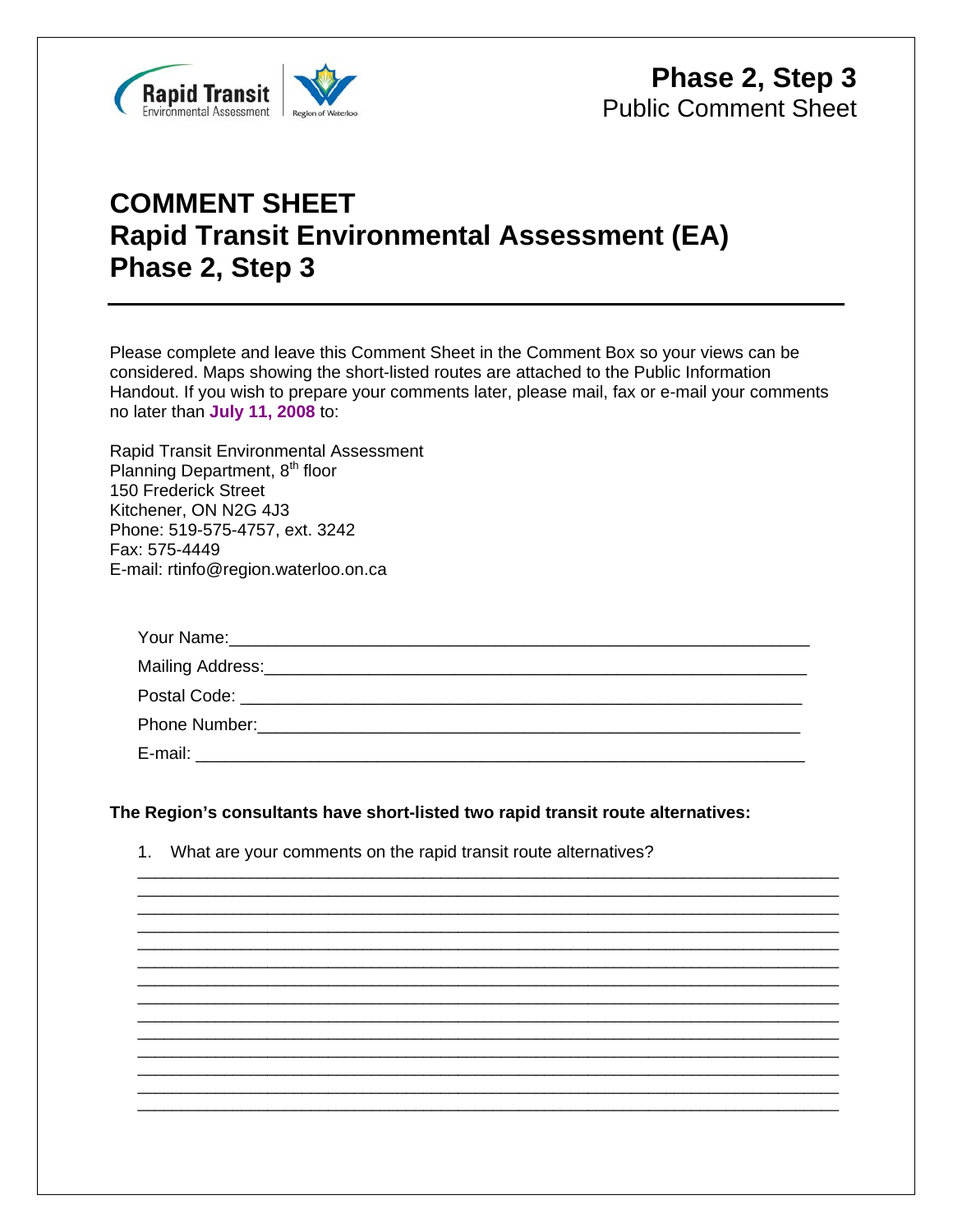

2. Within each route alternative, there are routing options that are still being considered in order to address challenges or to further improve the route. Which routing options (A, B, C, etc.) do you prefer and why? (You can limit your comments to one route or include comments on both routes.)

3. How will the rapid transit route alternatives and options help meet your transportation needs? Please include specific examples if possible.

4. Was the format and content of the information presented at this Public Consultation Centre informative and useful to you? Please feel free to provide feedback.